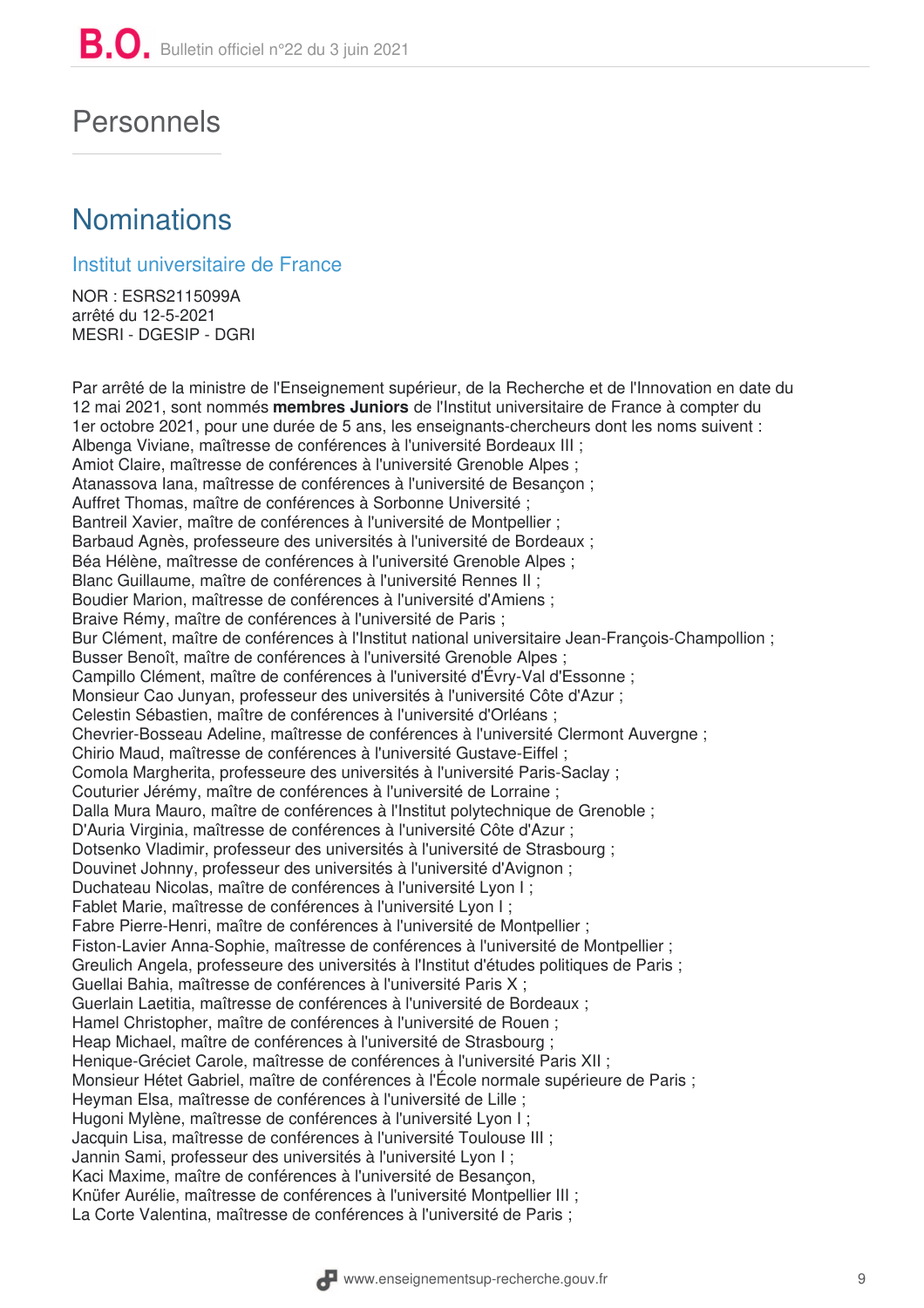Long Jérôme, maître de conférences à l'université de Montpellier : Monsieur Maillard Pascal, professeur des universités à l'université Toulouse III ; Manning Nicholas, professeur des universités à l'université Grenoble Alpes : Micallef Fabrice, maître de conférences à l'université de Nantes; Moran Joseph, professeur des universités à l'université de Strasbourg ; Mouhib Halima, maîtresse de conférences à l'université Gustave-Eiffel; Musitelli Pierre, maître de conférences à l'École normale supérieure de Paris; Patin Nicolas, maître de conférences à l'université Bordeaux III ; Pérona Blandine, maîtresse de conférences à l'université Polytechnique Hauts-de-France ; Pilorget Cédric, maître de conférences à l'université Paris-Saclay; Placial Claire, maîtresse de conférences à l'université de Lorraine ; Poilly Céline, professeure des universités à Aix-Marseille Université ; Monsieur Popgeorgiev Nikolay, maître de conférences à l'université Lyon I ; Por Katalin, maîtresse de conférences à l'université de Lorraine ; Poulet Françoise, maîtresse de conférences à l'université Bordeaux III ; Prévost Stéphanie, maîtresse de conférences à l'université de Paris : Privat Yannick, professeur des universités à l'université de Strasbourg : Puechmaille Sébastien, maître de conférences à l'université de Montpellier : Madame Quay Charis Huei Li, maîtresse de conférences à l'université Paris-Saclay; Rabeyron Thomas, professeur des universités à l'université de Lorraine ; Raichenbach Élise, maîtresse de conférences à l'université de Saint-Étienne : Rébillard Amélie, professeure des universités à l'université Rennes II ; Renault Rachel, maîtresse de conférences à l'université du Mans : Rochebouet Anne, maîtresse de conférences à l'université de Versailles Saint-Quentin ; Salmon Joseph, professeur des universités à l'université de Montpellier : Monsieur Schmidt Frédéric, professeur des universités à l'université Paris-Saclay : Tasson Christine, professeure des universités à Sorbonne Université : Vivas Mathieu, maître de conférences à l'université de Lille ; Zvonkine Eugénie, maîtresse de conférences à l'université Paris VIII. Lauréats au titre de l'Innovation : Cardon-Quint Clémence. maîtresse de conférences à l'université de Bordeaux ; Charreire Hélène, maîtresse de conférences à l'université Paris XII : Kerléo Jean-Francois, professeur des universités à Aix-Marseille Université : Kiesgen de Richter Sébastien, maître de conférences à l'université de Lorraine ; Perlot-Bascoulès Céline, maîtresse de conférences à l'université de Pau. Lauréats au titre de la Médiation scientifique : Acher Mathieu, maître de conférences à l'université Rennes I : Stambolis-Ruhstorfer Michael, maître de conférences à l'université Bordeaux III. Sont nommés membres Seniors de l'Institut universitaire de France à compter du 1er octobre 2021, pour une durée de 5 ans, les enseignants-chercheurs dont les noms suivent : Abed-Meraim Karim, professeur des universités à l'université d'Orléans ; Attané Jean-Philippe, maître de conférences à l'université Grenoble Alpes ; Monsieur Aukauloo Ally, professeur des universités à l'université Paris-Saclay ; Auvin Stéphane, professeur des universités - praticien hospitalier à l'université de Paris; Barbatti Mario, professeur des universités à Aix-Marseille Université ; Beaurepaire-Hernandez Pierre-Yves, professeur des universités à l'université Côte d'Azur; Bonfait Olivier, professeur des universités à l'université de Dijon; Brosset Estelle, professeure des universités à Aix-Marseille Université ; Bugeaud Yann, professeur des universités à l'université de Strasbourg ; Monsieur Daigne Frédéric, professeur des universités à Sorbonne Université ; Derreumaux Philippe, professeur des universités à l'université de Paris; Desvillettes Laurent, professeur des universités à l'université de Paris ; Doudin Bernard, professeur des universités à l'université de Strasbourg ; Faller Peter, professeur des universités à l'université de Strasbourg ; Fassin Éric, professeur des universités à l'université Paris VIII ; Fensterbank Louis, professeur des universités à Sorbonne Université ;

Gauthier Émilie, professeure des universités à l'université de Besançon;

Guembel Alexander, professeur des universités à l'université Toulouse I;